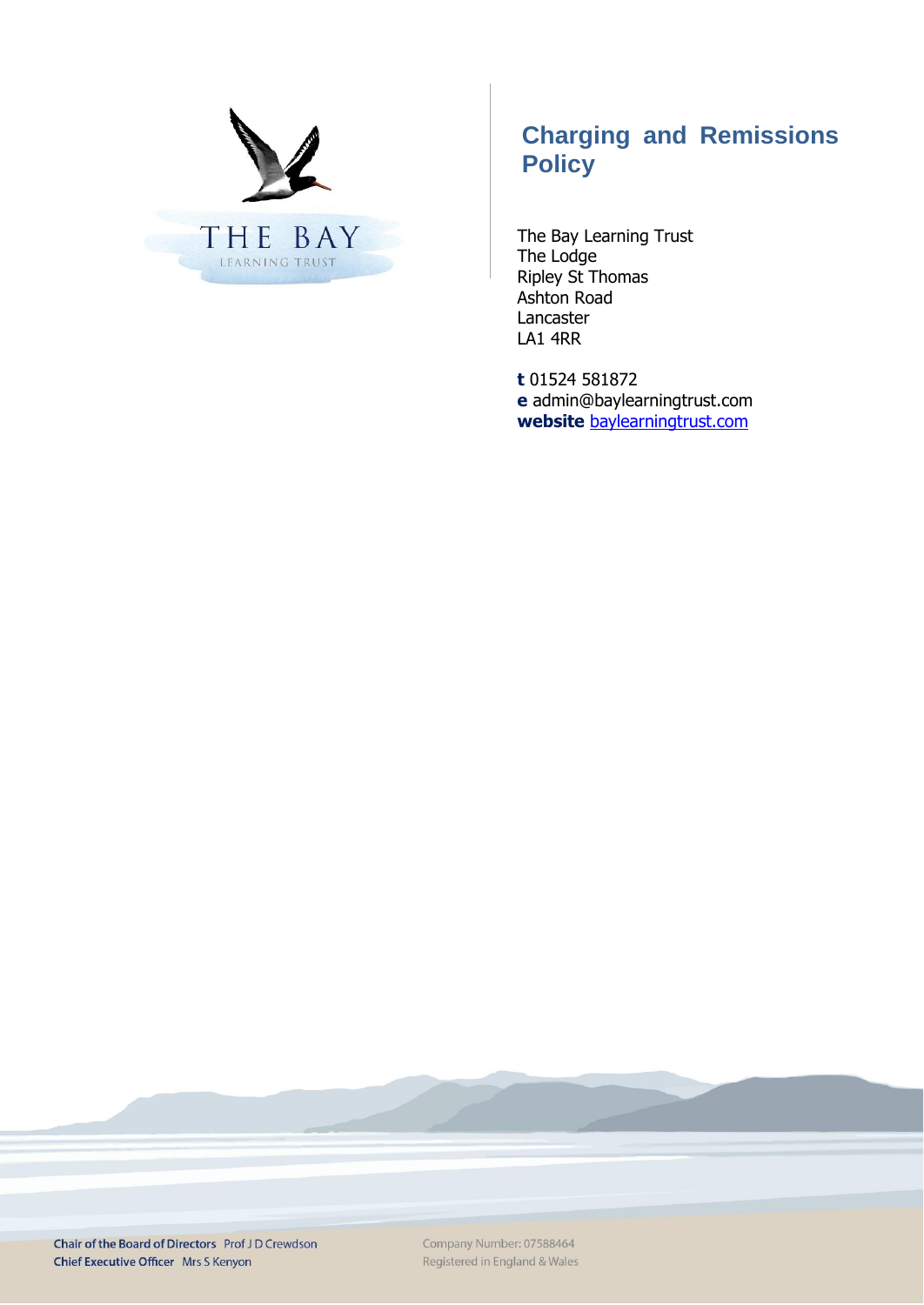## **Document Control**

| This document has been approved for<br>operation within: | <b>All Trust Establishments</b> |
|----------------------------------------------------------|---------------------------------|
| Date effective from                                      | October 2021                    |
| Date of next review                                      | October 2023                    |
| <b>Review period</b>                                     | 2 Years                         |
| <b>Status</b>                                            | <b>Statutory</b>                |
| Owner                                                    | <b>The Bay Learning Trust</b>   |
| <b>Version</b>                                           | V1.1                            |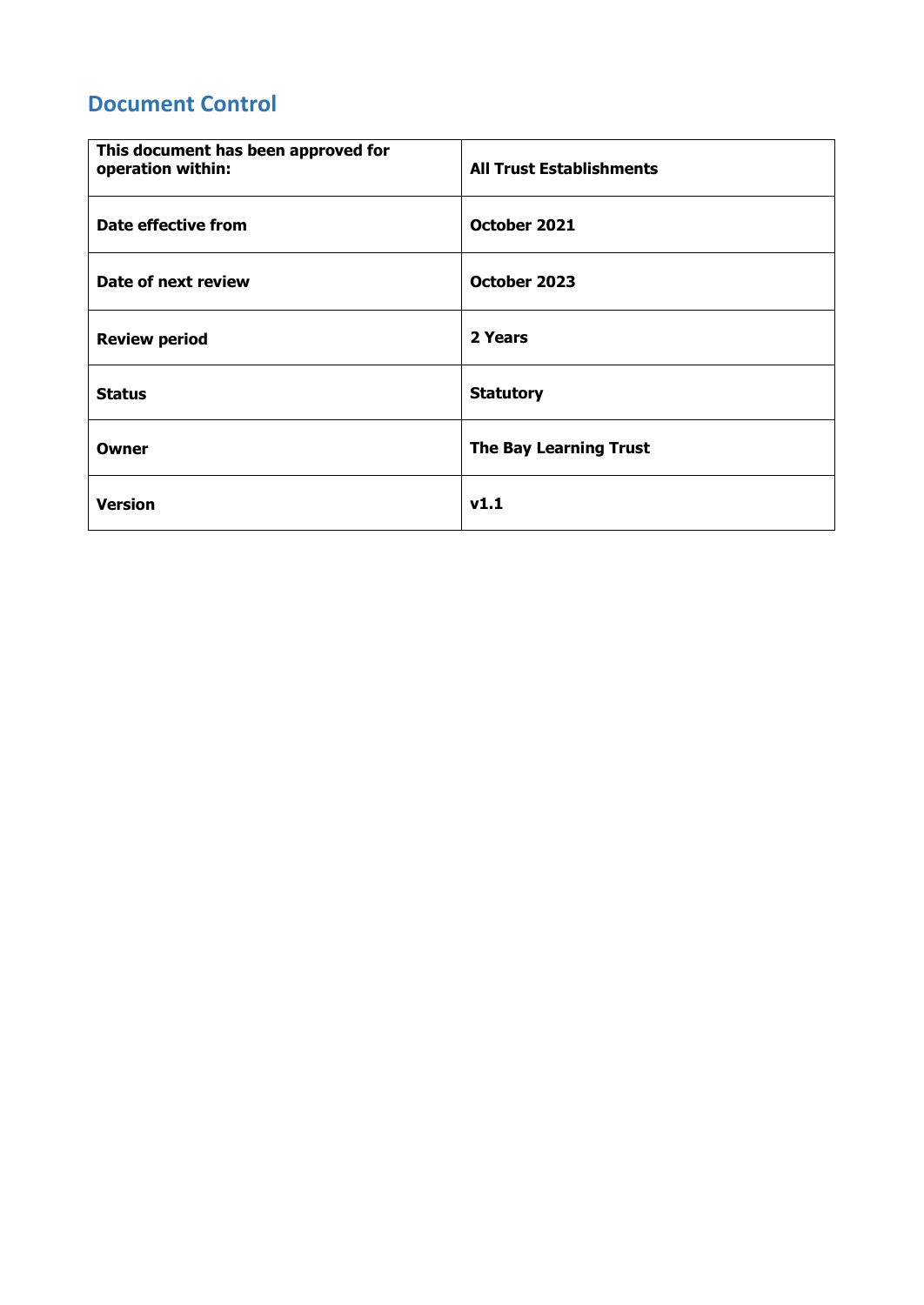## **THE BAY LEARNING TRUST**

## **CHARGING AND REMISSIONS POLICY**

## 1 **Compliance**

- 1.1 This policy has been prepared with due regard to the following statutory provisions and guidance:-
	- 1.1.1 Education Act 1996
	- 1.1.2 Education (School Sessions and Charges and Remissions Policies) (Information) (England) Regulations 1999
	- 1.1.3 Education (Residential Trips) (Prescribed Tax Credits) (England) Regulations 2003
	- 1.1.4 School Information (England) Regulations 2008
	- 1.1.5 Department for Education's publication, "Charging for school activities" October 2014
	- 1.1.6 Master Funding Agreement and Supplemental Funding Agreements.

## 2 **Admissions**

The Bay Learning Trust does not charge for admissions.

## 3 **Education**

- 3.1 The Trust does not charge for:
	- 3.1.1 education provided during Trust hours (including the supply of any materials, books, instruments or other equipment) (see also section 7);
	- 3.1.2 education provided outside Trust hours if it is part of the National Curriculum, a syllabus for a prescribed public examination that the pupil is being prepared for at the Trust or religious education;

#### 4 **School meals**

- 4.1 The Trust does not charge for children who are entitled to free school meals or infant free school meals.
- 4.2 Pupils who are not entitled to free school meals will be charged a set amount decided by each Local Governing Body.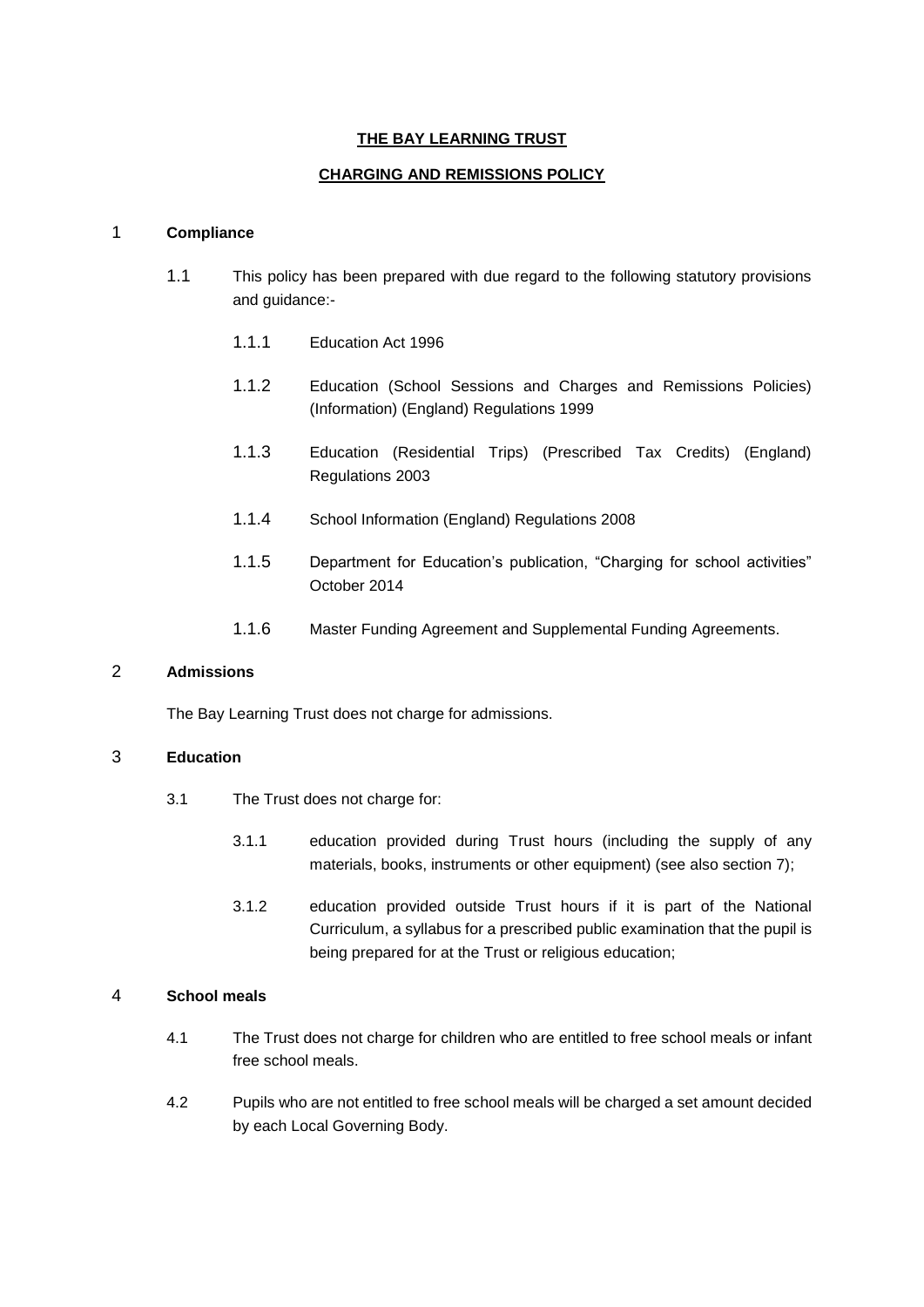## 5 **Examinations**

- 5.1 The Trust does not charge for examinations that are part of the curriculum and on the Trust's set examinations list, where children have been prepared for the examinations by the Trust.
- 5.2 The Trust does not charge for re-sits of examinations if the pupil is being prepared for the re-sits at the Trust.
- 5.3 If the pupil fails without good reason to meet an examination requirement, the Trust may recover the fee incurred from that pupil's parents.
- 5.4 The Trust does not charge for examinations that are not on the set list, but have been arranged by the Trust.
- 5.5 The Trust will charge for examination entry fee(s) if the registered pupil has not been prepared for the examination(s) at the Trust. See Optional Extras under section 8.

## 6 **Transport**

- 6.1 The Trust will not charge for:
	- 6.1.1 Transporting registered pupils to or from Trust premises where the Trust has statutory obligation to provide the transport;
	- 6.1.2 Transporting registered pupils to other premises where the Trust Board has arranged for pupils to be educated;
	- 6.1.3 Transport that enables a pupil to meet an examination requirement where the pupil; has been prepared for examination at the Trust;
	- 6.1.4 Transport in connection with an educational visit.

## 7 **Activities that take place during academy hours**

- 7.1 There is no charge for activities during Trust hours with the exception of music tuition or other tuition which is an optional extra. See Section [11.](#page-7-0)
- 7.2 There is no charge for transport during Trust hours to Trust organised activities.
- 7.3 The Trust may charge for:
	- 7.3.1 books, materials and ingredients that the parent wishes the child to keep, for which the cost will be made clear to the parents before charge;
	- 7.3.2 optional extras (see Section [8.2\)](#page-4-0);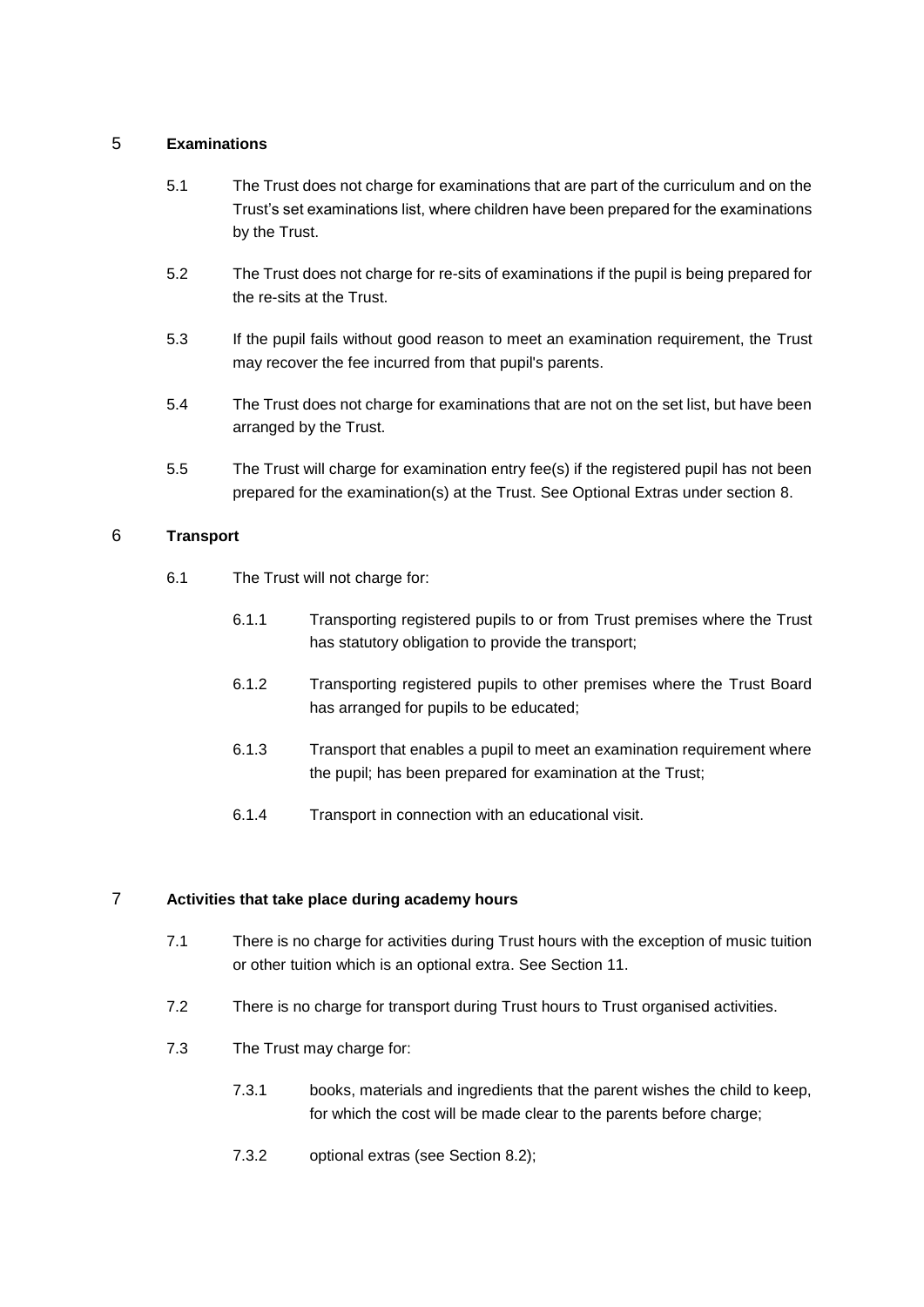- 7.3.3 music, instrumental or vocal tuition (see Section [11\)](#page-7-0);
- 7.3.4 Use of community facilities.
- 7.4 For the avoidance of doubt, 'Trust hours' does not include the break in the middle of the Trust day.

#### <span id="page-4-2"></span><span id="page-4-1"></span>8 **Non-residential activities that take place outside of school hours**

- 8.1 The Trust does not charge for activities that take place outside of Trust hours when they are:
	- 8.1.1 part of the set curriculum, including sports matches against other schools;
	- 8.1.2 part of the syllabus for a public examination that the pupil is being prepared for by the Trust;
	- 8.1.3 part of the Trust's basic curriculum for religious education.
- <span id="page-4-0"></span>8.2 For the purposes of this Sectio[n 8.1,](#page-4-1) the definitions of *'during Trust hours'* and *'outside Trust hours'* in Section [9.2](#page-5-0) are used.

#### 8.3 **Optional extras**

The Trust will charge for optional extras. Optional extras are:

- 8.3.1 education provided outside of Trust time that is **not:**
	- 8.3.1.1 part of the National Curriculum:
	- 8.3.1.2 part of a syllabus for a prescribed public examination that the pupil is being prepared for at the Trust;
	- 8.3.1.3 part of religious education.
- 8.3.2 examination entry fee(s) if the registered pupil has not been prepared for the examination(s) at the Trust;
- *8.3.3* transport that is not taking the pupil to the Trust or to other premises where the local authority or governing body has arranged for the pupil to be provided with education*;*
- 8.3.4 board and lodging for a pupil on a residential visit;
- 8.3.5 Extended Services (see Section [12\)](#page-7-1).

#### 8.4 **The cost of optional extras**

8.4.1 The Principal will decide when it is necessary to charge for optional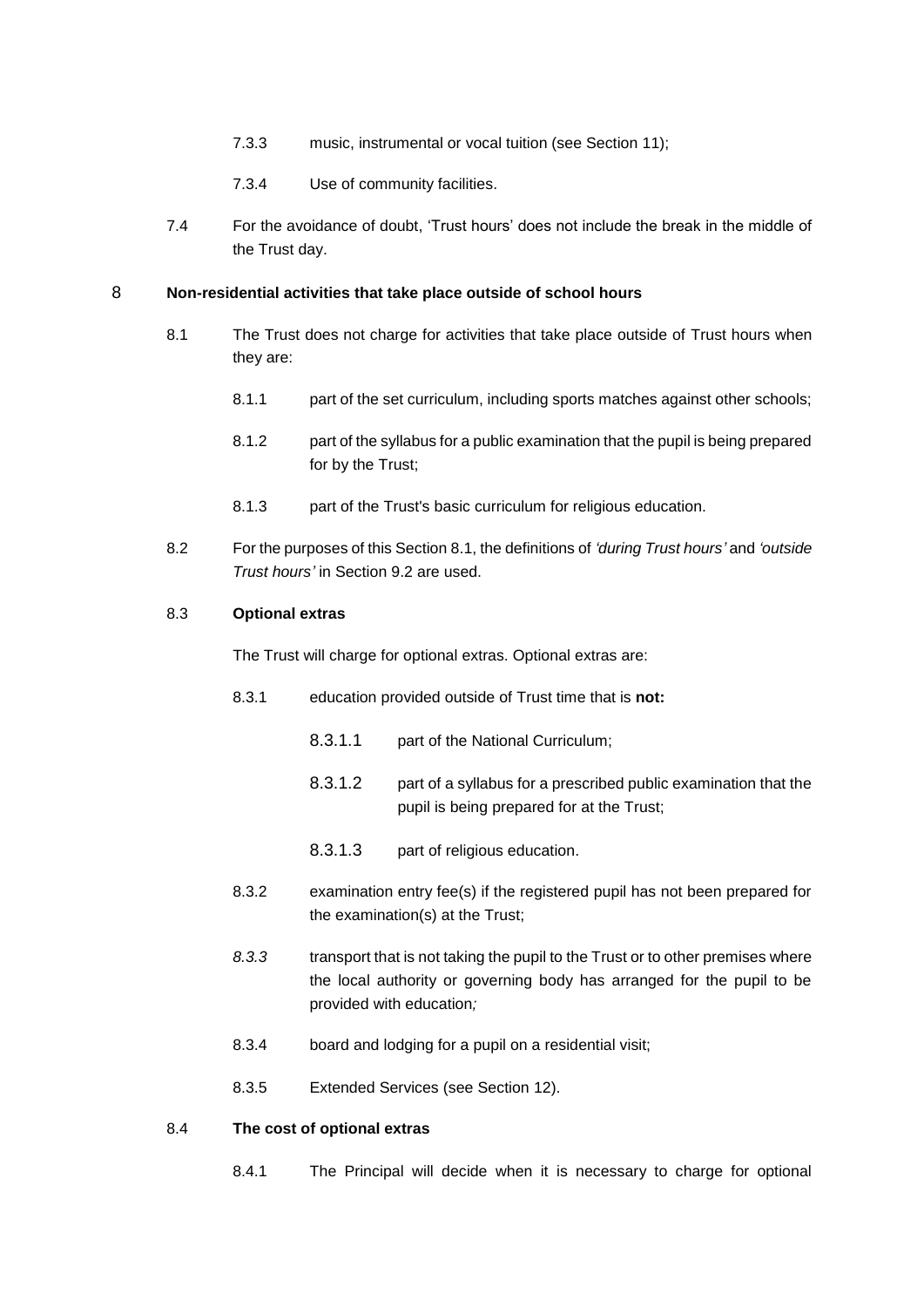activities, and the levels of charge will be set annually by the Principal on the recommendation of the Local Governing Body. The charges, when determined, will be published on the Academy's website and appended to this Charging and Remissions Policy under "Appendix 1".

- 8.4.2 Any charge made in respect of individual pupils will not exceed the actual cost of providing the optional extra activity, divided equally by the number of pupils participating. In no circumstances will there be an element of subsidy required for any pupils wishing to participate in the activity whose parents are unwilling or unable to pay the full charge (see Section [15\)](#page-9-0).
- 8.4.3 When calculating the cost of optional extras an amount may be included in relation to:
	- 8.4.3.1 any materials, books, instruments or equipment provided in connection with the optional extra;
	- 8.4.3.2 non-teaching staff;
	- 8.4.3.3 teaching staff engaged under contracts for services purely to provide an optional extra, including supply teachers engaged specifically to provide the optional extra;
	- 8.4.3.4 the cost, or a proportion of the costs, for teaching staff employed to provide tuition in playing a musical instrument, where the tuition is an optional extra.
- 8.4.4 Participation in any optional extra activity will be on the basis of parental choice and a willingness to pay the charges. The Trust will need to have the agreement of parents before organising the provision of an optional extra where charges will be made.

## <span id="page-5-1"></span>9 **Activities that take place partly during Trust hours either on or off the Trust site**

- 9.1 Where the majority of a non-residential activity takes place during Trust hours the charging of the activity will be the same as is outlined in Section 7.
- <span id="page-5-0"></span>9.2 For the purposes of Section [9.1](#page-5-1) (and Section 8.1):
	- 9.2.1 where 50% or more of time spent on an activity occurs during Trust hours, it is deemed to take place during Trust hours. For these purposes, time spent on travel counts if the travel time occurs during Trust hours; and
	- 9.2.2 where less than 50% of time spent on an activity occurs during Trust hours, it is deemed to take place outside Trust hours.
- 9.3 In cases where the majority of a non-residential activity takes place outside of Trust hours the charge cannot include the cost of alternative provision for those pupils who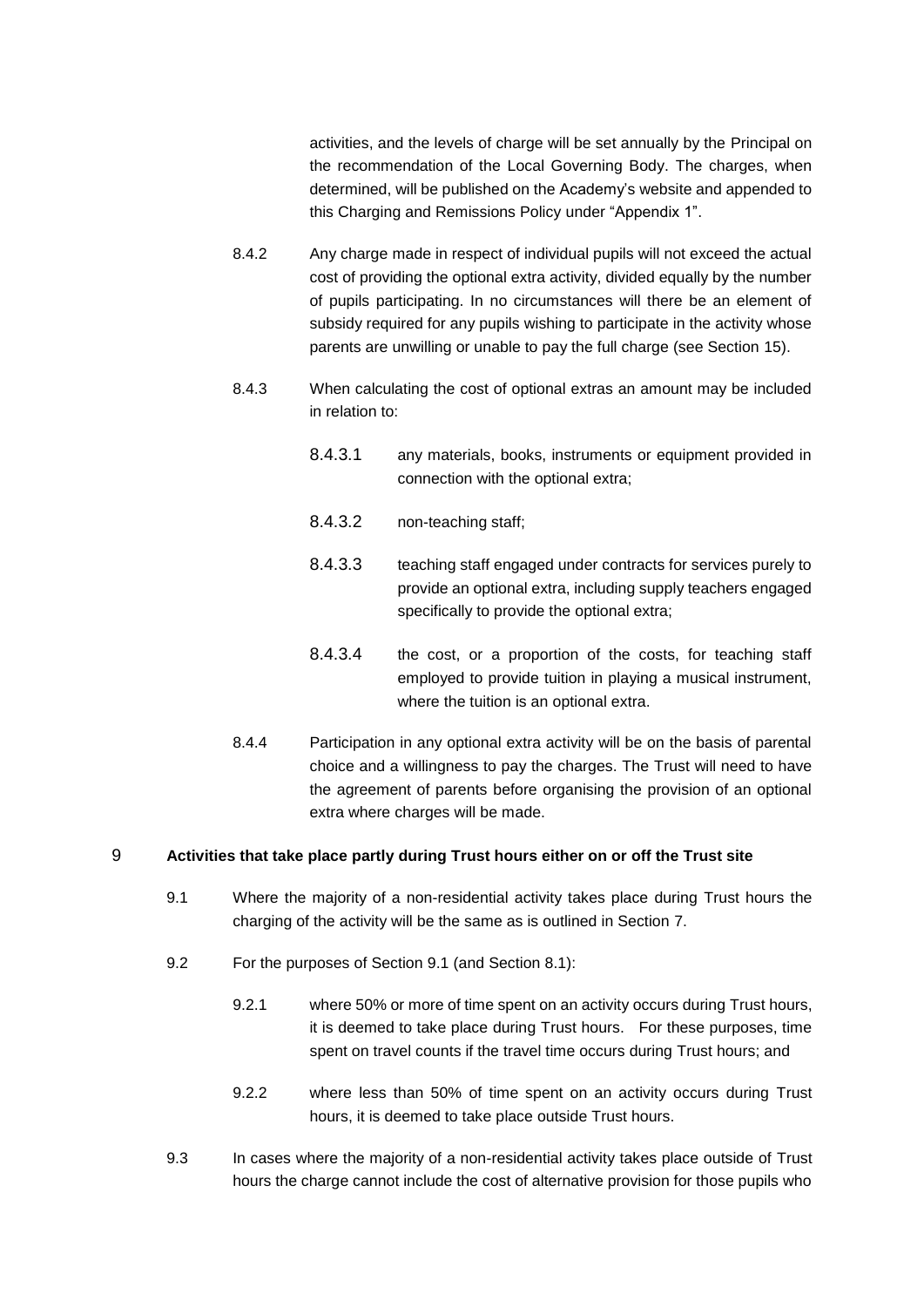do not wish to participate.

- 9.4 No charge will be made for supply teachers to cover for those teachers who are absent from the Trust accompanying pupils on a visit.
- 9.5 In this case the charging of the activity will be the same as is outlined in Section [8](#page-4-2).

## <span id="page-6-0"></span>10 **Residential activities**

- 10.1 The Trust will not charge for:
	- 10.1.1 education provided on any visit that takes place during Trust hours;
	- 10.1.2 education provided on any visit that takes place outside Trust hours if it is part of the National Curriculum, or part of a syllabus for a prescribed public examination that the pupil is being prepared for at the Trust, or part of religious education;
	- 10.1.3 supply teachers to cover for those teachers who are absent from the Trust accompanying pupils on a residential visit;
	- 10.1.4 travel costs where the residential activity is classed as being within Trust hours;
	- 10.1.5 residential activities that take place during Trust hours.
- 10.2 For the purposes of this Section [10.1,](#page-6-0) if the number of Trust sessions taken up by the visit is equal to or greater than 50% of the number of half days spent on the visit, it is deemed to have taken place during Trust hours (even if some activities take place late in the evening). Regardless of the starting and finishing times of the Trust, for the purposes of calculating a 'half day', the Trust is divided into two sessions and a 'half day' means any period of 12 hours ending with noon or midnight on any day.

## 10.3 **The Trust will charge for:**

- 10.3.1 **Board and lodging –** When any visit has been organised by the Trust where there may be a cost for board and lodging, parents will be informed of this before the visit takes place. The Trust will charge anything up to the full cost of board and lodging on residential visits, whether it is classified as taking place during Trust hours or not. The charge will not exceed the actual cost. Parents who are able to provide proof of receipt of certain benefits may be exempt from paying this cost (see Section [14\)](#page-8-0).
- 10.3.2 **Travel –** Travel charges may apply when the residential activity takes place outside of Trust hours. The amount charged will be calculated to cover the unit cost per pupil. These charges may not apply to those pupils entitled to remissions, but no other pupils will be charged extra to cover those costs.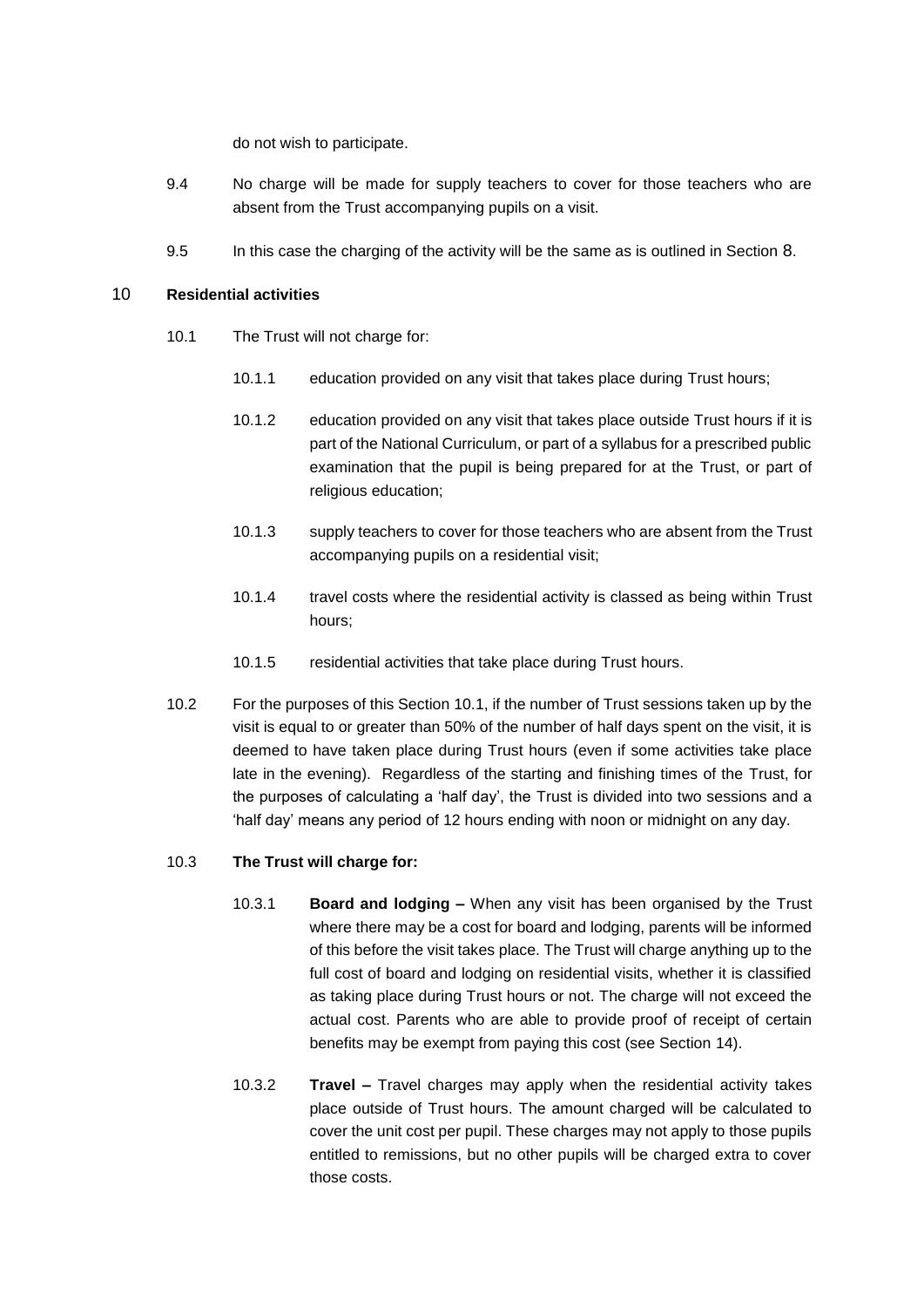10.3.3 **Activities –** The Trust may charge for residential activities that fall outside of Trust hours (see Section [8](#page-4-2)).

## <span id="page-7-0"></span>11 **Music and vocal tuition within Trust hours**

- 11.1 The Trust follows government legislation that states that all education provided during school hours must be free; however, music and vocal lessons are an exception to this rule by virtue of the *Charges for Music Tuition (England) Regulations 2007*.
- 11.2 The Trust is dedicated to ensuring equal opportunities for all pupils including access to specialised music tuition, therefore charges made for music tuition within Trust hours will be remitted for pupils on free school meals.
- 11.3 There is no charge for vocal or instrumental tuition for children in care. This includes instruments, music books and exam fees.

## <span id="page-7-1"></span>12 **Extended Services**

- 12.1 The Trust is dedicated to providing a well-rounded and extensive education for its students which includes a wide range of extra-curricular activities (Extended Services).
- 12.2 Extended Services enable the Trust to provide:
	- 12.2.1 high-quality learning opportunities either side of the Trust day;
	- 12.2.2 ways of intervening early when children are at risk of poor outcomes, e.g. by providing access to study support, parenting support or to more specialist services (such as health, social care or special educational needs services);
	- 12.2.3 ways of increasing pupil engagement;
	- 12.2.4 ways of improving outcomes and narrowing gaps in outcomes between different groups of pupils.
- 12.3 The Trust may provide Extended Services such as breakfast clubs, after-school clubs such as homework clubs, or childcare which schools are able to charge for.
- 12.4 The total charge will not exceed the cost of providing the activity and no parent will be asked to subsidise others.

## 13 **Damage to property and breakages**

- 13.1 Where Trust property has been wilfully damaged, the Trust may charge those responsible for some or all of the cost of repair or replacement.
- 13.2 Where property belonging to a third party has been damaged, and the Trust has been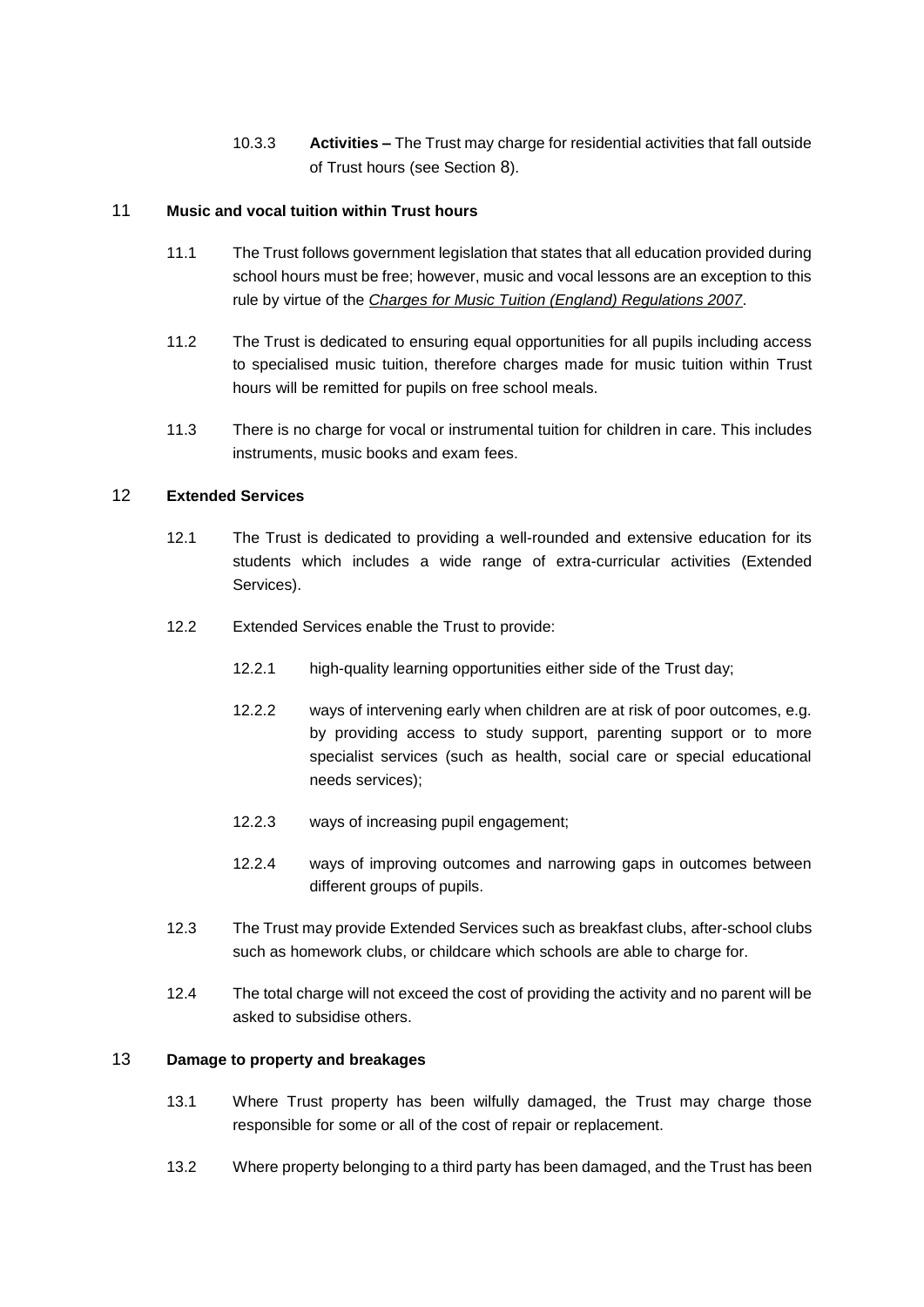charged, the Trust may charge some or all of the cost to those responsible.

13.3 Whether or not these charges will be made will be decided by the Principal and dependent on the situation.

#### <span id="page-8-0"></span>14 **Remissions and concessions**

- 14.1 Parents may apply to the Trust for remission of charges in whole or part towards the charges for activities. This is available on a case by case basis.
- 14.2 The Trust may from time to time decide to remit all or part of the cost of activities involving particular students and this will be at the discretion of the Principal of the Academy.
- 14.3 When arranging a chargeable activity, the Trust will invite parents to apply in confidence for the remission of charges in part or in full. To qualify for help, parents must complete the Application for Remission form (under Appendix 2 of this policy), forward it to the Academy's general office and, if requested, provide proof of their income or benefit (see Section [14.6\)](#page-8-1).
- 14.4 Authorisation of remission will be made by the Principal. All parents will have the right of appeal to the Trust.
- 14.5 Other exceptional circumstances for remission may be considered by the Principal at the Academy.
- <span id="page-8-1"></span>14.6 The Trust will give consideration to the remission of charges to parents or carers who receive the following support payments:
	- 14.6.1 Income Support
	- 14.6.2 Income based Job-seekers Allowance
	- 14.6.3 Child Tax Credit (where the person is not receiving Working Tax Credit as well and where the family's income does not exceed the prescribed limit set by Her Majesty's Revenue and Customs in the relevant year);
	- 14.6.4 Support under part VI of the Immigration and Asylum Act 1999
	- 14.6.5 Guaranteed Element of State Pension Credit
	- 14.6.6 Income related employment and support allowance
	- 14.6.7 Universal credit in certain circumstances

Children of families who receive these payments are also entitled to free school meals. Parents who are eligible for the remission of charges will be dealt with confidentially.

14.7 The Trust may choose to subsidise part or all of the payment of some charges for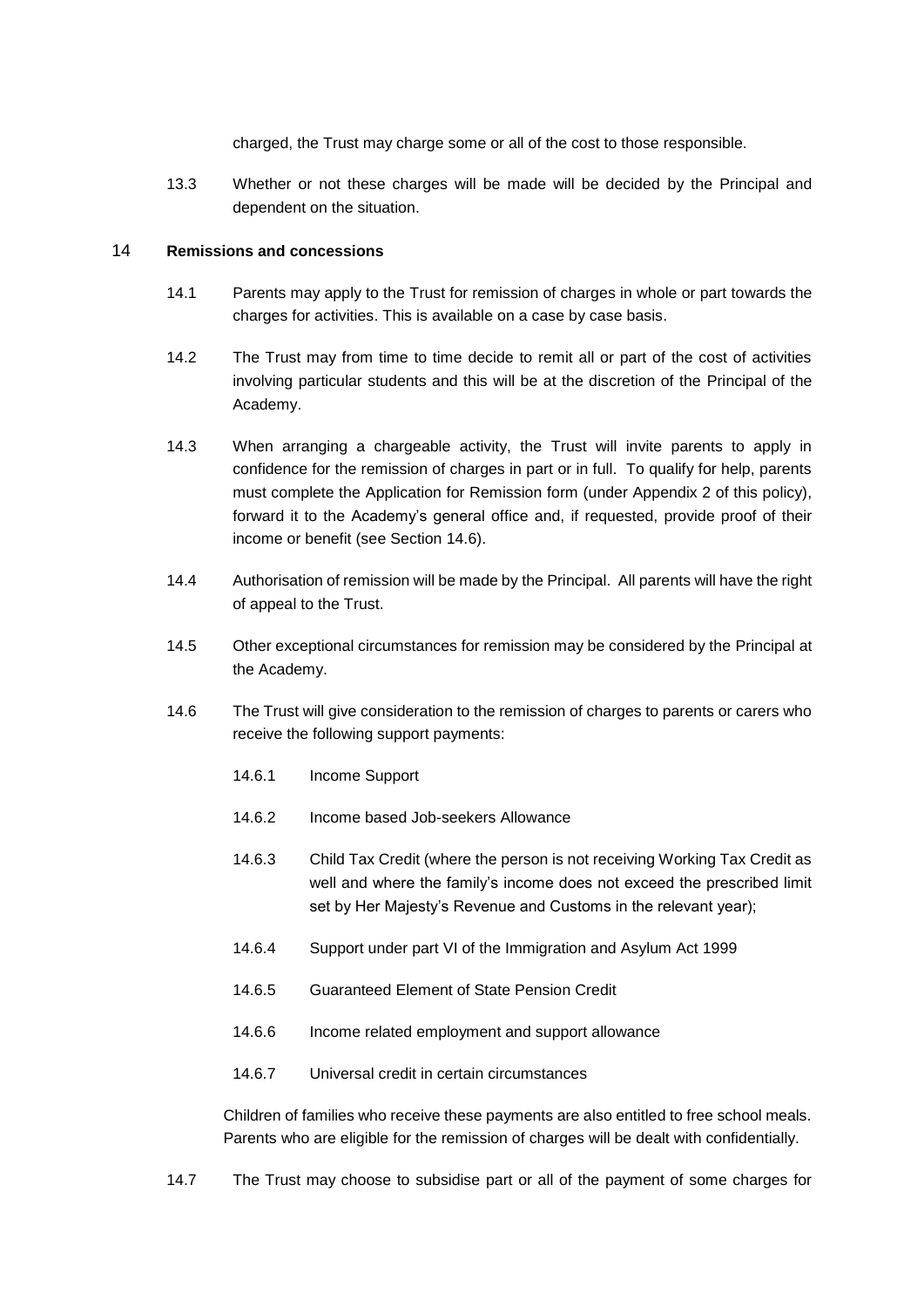certain activities and pupils, and this will be determined by the Principal.

## <span id="page-9-0"></span>15 **Voluntary contributions**

- 15.1 The Directors may ask for voluntary contributions to the Trust for general funds which are for the benefit of the Trust and/or to fund activities that will enrich its pupils' education.
- 15.2 In any case where the activities of the Trust cannot be afforded without voluntary funding, this will be made clear to the parents by the Trust. If the activity is cancelled all monies paid will be returned to parents.
- 15.3 There is no obligation for a parent or carer to make any contribution and the Trust will in no way pressure parents to make a contribution. For example, the Trust will not send colour-coded letters to parents or guardians to remind them to pay contributions and direct debit or standing order mandates will not be sent to parents when requesting contributions.

## 16 **Inability or unwillingness to pay**

- 16.1 The Trust is committed to ensuring fair access and treatment of all pupils, and this means ensuring that no child is excluded from an activity because the parents or carers of that child are unwilling or unable to pay. If there is insufficient funding for an activity, then it will be cancelled.
- 16.2 The identity of the pupil or parents of the pupil who did not want to make the payment, or could not make the payment, will not be disclosed under any circumstances.

## 17 **Implementation and review**

- 17.1 Each Academy Principal holds delegated responsibility for implementation of this Charging and Remissions Policy.
- 17.2 All Trust staff have a responsibility to report serious breaches of this Charging and Remissions Policy to the Directors.
- 17.3 The Trust will work in partnership with all relevant parties to ensure that this Charging and Remissions Policy is planned, implemented, reviewed and maintained successfully and at suitable frequency.

## 18 **Complaints**

18.1 The Trust encourages parents who are not satisfied with arrangements and support provided by the Trust to discuss their concerns directly with the Academy.

If the issue is not resolved within the Academy, a formal complaint can be made via the Trust's Complaints Procedure.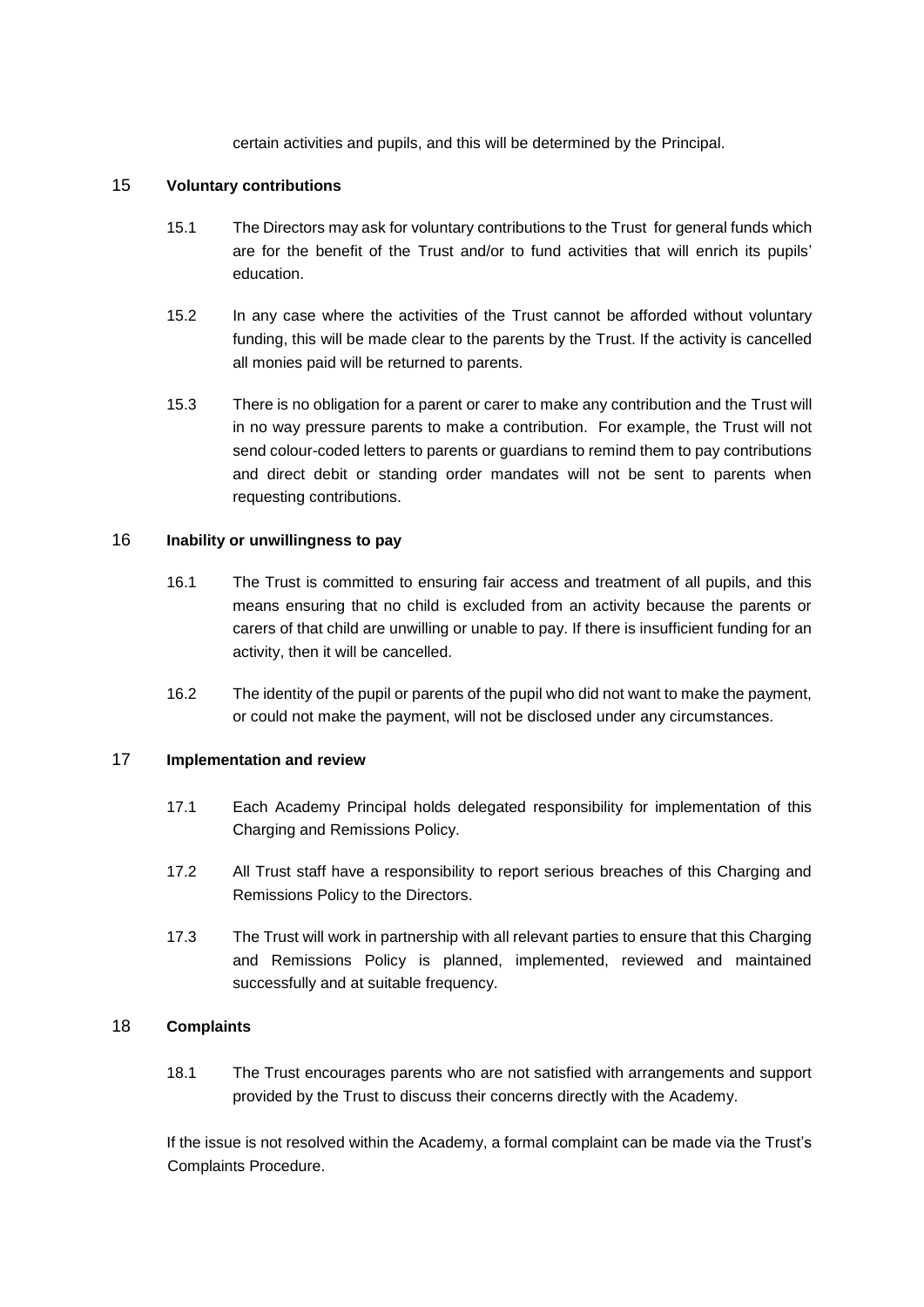## **Appendix 1**

#### **THE BAY LEARNING TRUST [\*\*INSERT NAME OF ACADEMY]**

## **CHARGING AND REMISSIONS POLICY**

In compliance with paragraph 8.4.1 of the Trust's Charging and Remissions policy the Principal has determined that the following charges will apply for the [**insert year**] academic year:-

- 1. [**Insert item and charge**]
- 2. [**Insert item and charge**]
- 3. [**Insert item and charge**]
- 4. [**Insert item and charge**]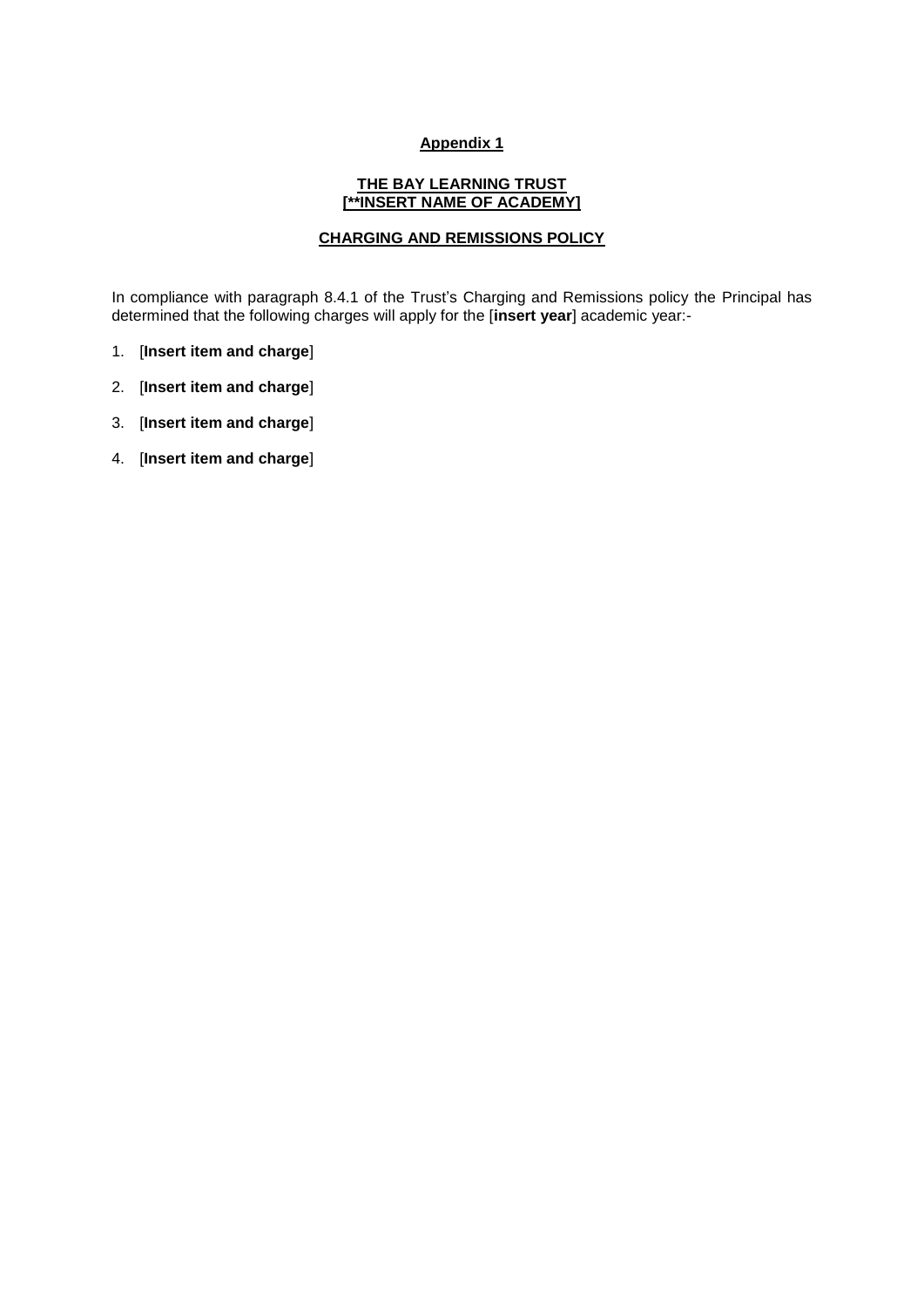#### **Appendix 2**

#### **THE BAY LEARNING TRUST**

#### **[\*\*INSERT NAME OF ACADEMY]**

## **APPLICATION FOR REMISSION**

This application form is to be used when a parent is seeking a remission of charges for a chargeable activity arranged by the **Trust**]. Parents are referred to paragraph 14 of the **Trust**]'s Charging and Remissions policy for relevant information.

Once the application has been completed it must be returned to the **Academy**'s general office for processing.

| <b>Section 1</b>                       |  |
|----------------------------------------|--|
| Name of chargeable activity            |  |
| Date of chargeable activity            |  |
| Cost of activity                       |  |
| Seeking remission in whole or in part? |  |

## **Section 2**

Please explain the reasons for seeking a remission of charges below:

| <b>Section 3</b>                                                                                 |  |
|--------------------------------------------------------------------------------------------------|--|
| Are you in receipt of any welfare benefits/tax<br>credits? Please list all benefits/tax credits. |  |